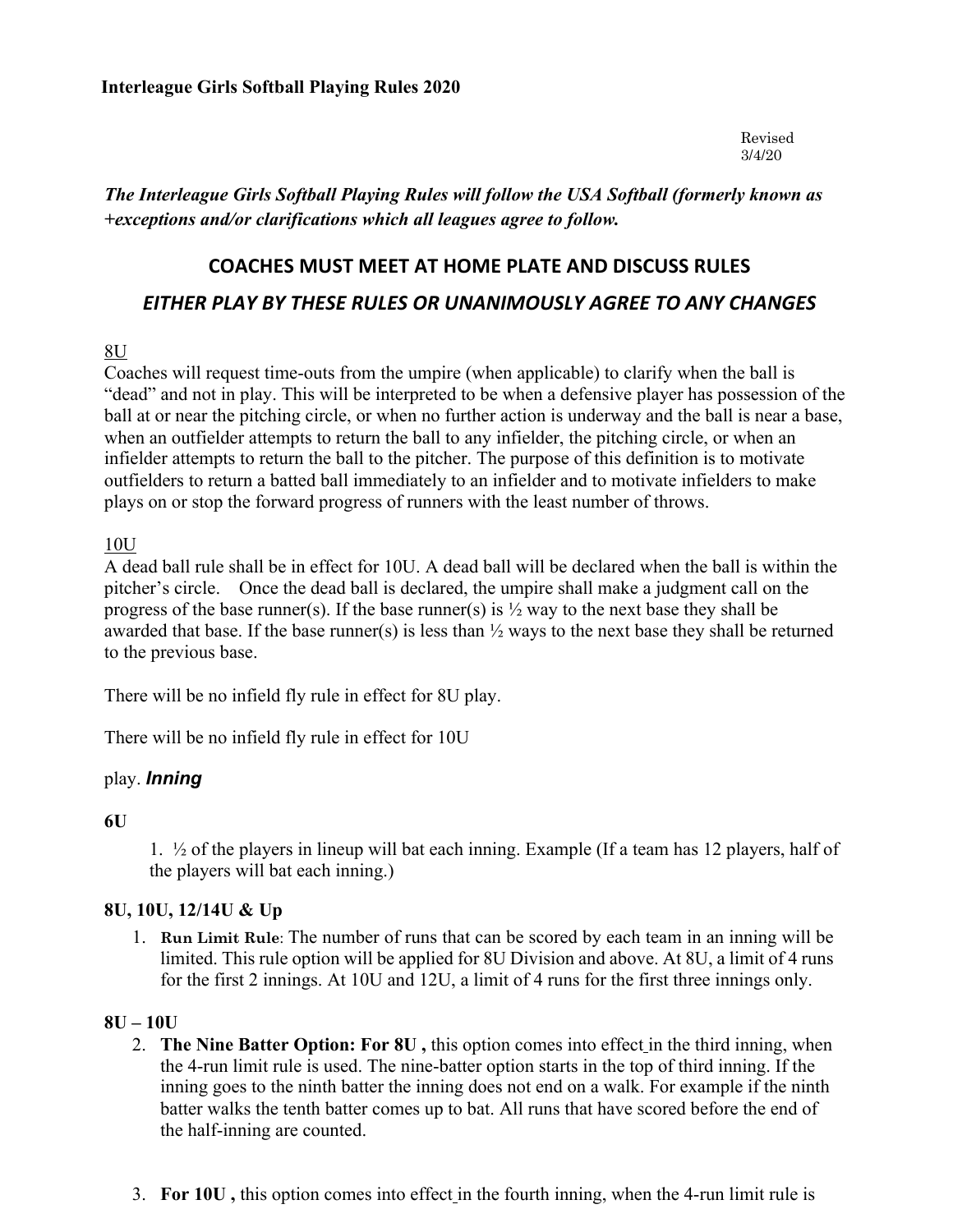used. The nine-batter option starts in the top of fourth inning. If the inning goes to the ninth batter the inning does not end on a walk. For example if the ninth batter walks the tenth batter comes up to bat. All runs that have scored before the end of the half-inning are counted.

The nine-batter inning ends:

- a. Three outs are made before the ninth batter
- b. Or if there are two outs or less when, the starting with ninth batter, either strikes out or puts the ball in play regardless of the number of outs

The ninth batter could score if:

- c. The defense fails to stop the ninth batter before this batter-runner legally touches home plate, or
- d. The ninth batter is directed home by an umpire due to a penalty being called against the defense

The only way a tenth, eleventh, or any succeeding batters would come to bat is if the pitcher walks or hits the batter and then play will continue (i.e. inning cannot end with a "hit by pitch or walk").

Note=> the intent of the rule is to not let the defensive team end an inning by walking a batter or hitting a batter with a pitch. All batters in the inning can score a legally counted run (e.g. the bases are loaded with one out. The ninth batter is up and four runs have already scored in the half-inning. The ninth batter walks. Therefore a tenth batter bats. The tenth batter walks. Therefore an eleventh batter bats. The eleventh batter hits a grand slam. The team has scored ten runs for the half-inning and the half-inning is over because the batter put the ball in play by hitting the ball.)

#### *Strike*

#### *6U*

There are no strikes called or charged in 6U division games. All rules that involve strikes or called strikes do not apply to the 6U division.

# **RULE 2. THE PLAYING FIELD**

### *Section 1*

| <b>Official Distance Table:</b> |  |
|---------------------------------|--|
|---------------------------------|--|

| Division   | <b>Bases</b> | <b>Pitching Distance</b> |
|------------|--------------|--------------------------|
| $6U - 8U$  | 50 ft.       | 32 ft.                   |
| 10U        | 60 ft.       | 35 ft.                   |
| 12U-and up | 60 ft.       | 40 ft.                   |

Pitching Distances are measured from the front edge of the pitching plate to the back point of home plate.

**No Play Arc** *(6U)*: A curved line in fair territory ten feet out from home plate that a ball batted from the tee must pass to be considered legally batted and behind which defensive players must play. This is up to the discretion of the coaches to use this rule. It is not necessary to implement this rule in 6U.

### *Section 3. Xx*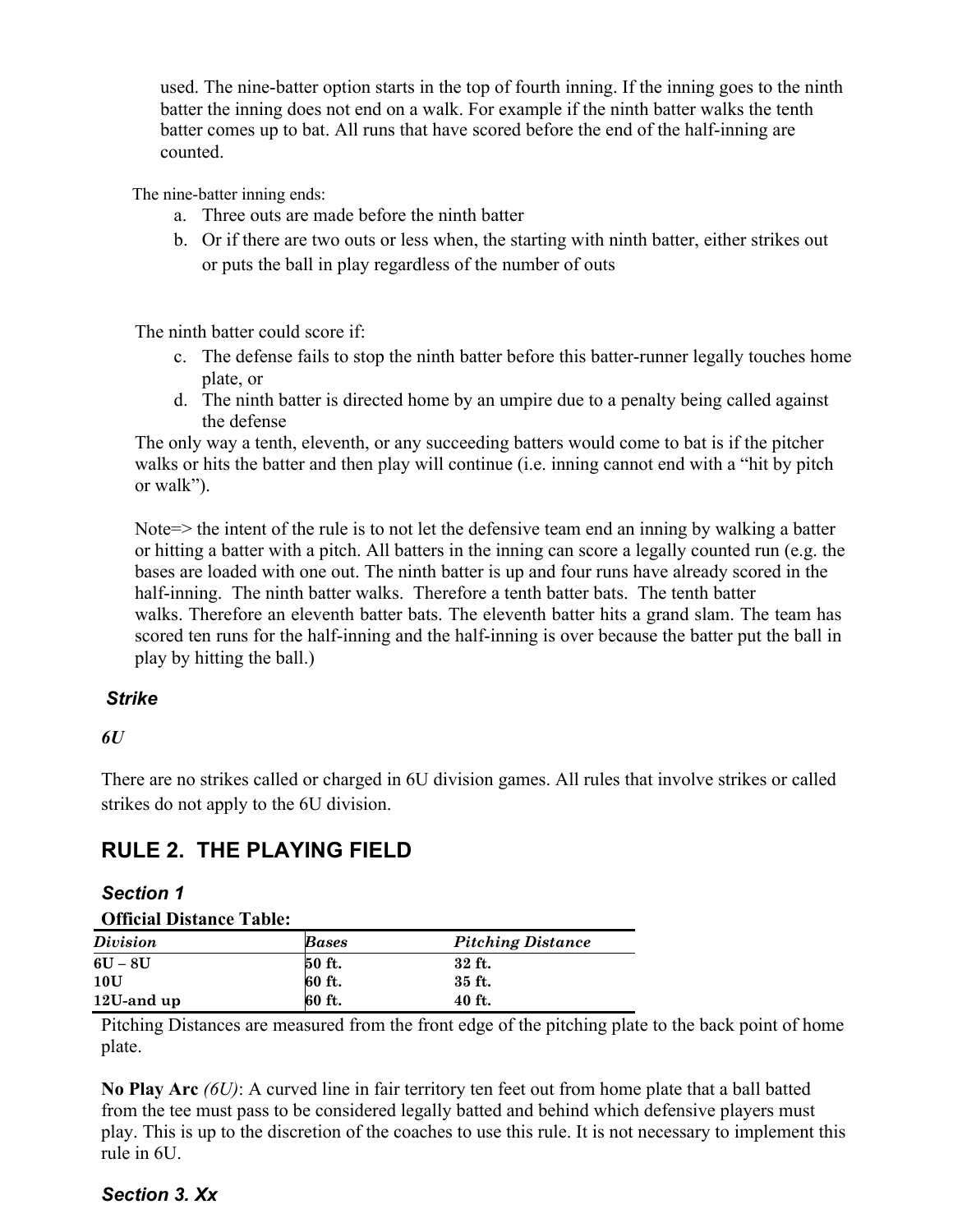## **h. Double Base**

A double base should always be used (when available) at first base for all divisions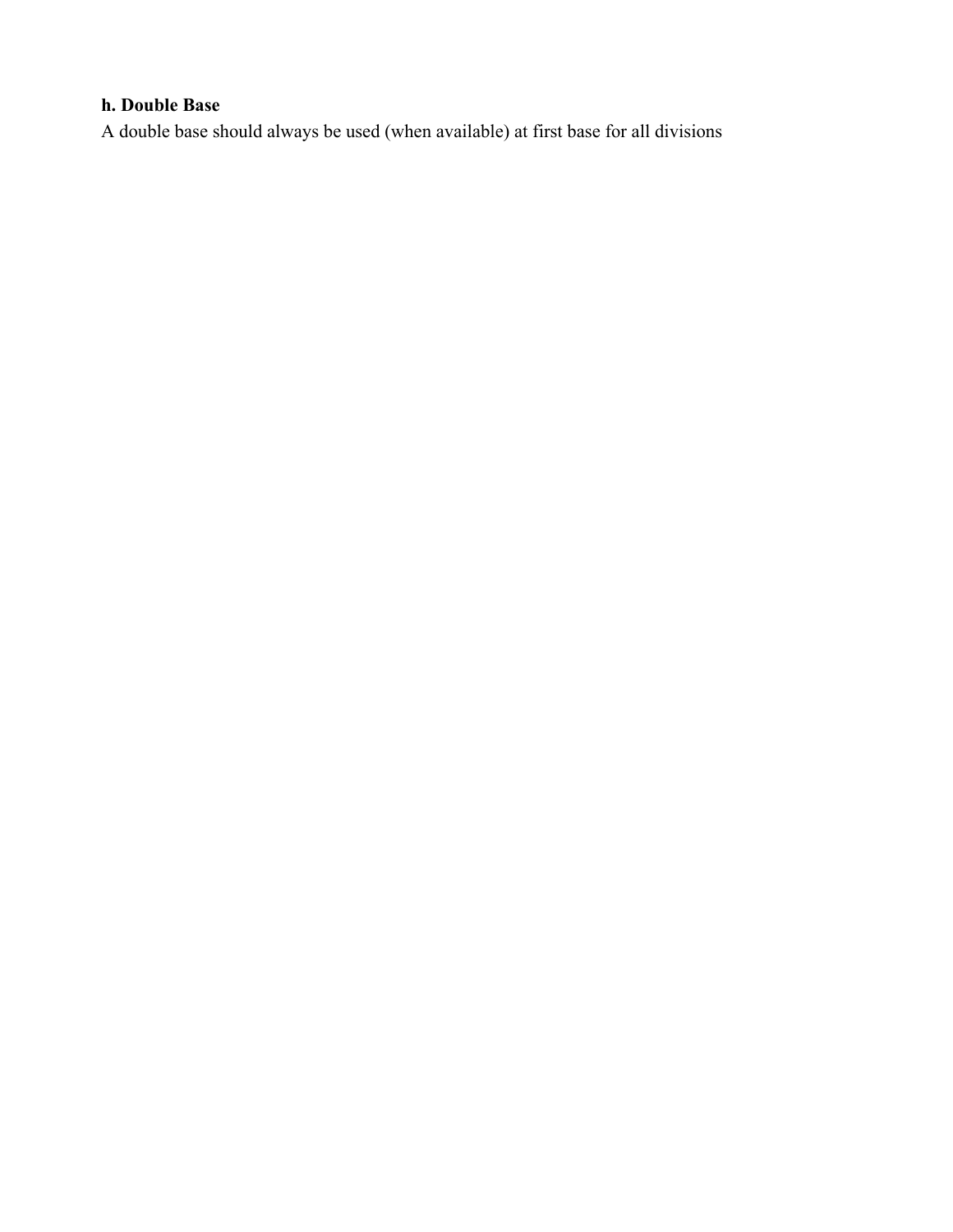**NOTE =>** If, during the game, the base or the pitching distances are found to be wrong, correct the error at the start of the next full inning and continue playing the game.

## **RULE 3. EQUIPMENT.**

All USA Softball equipment rules will be followed with certain additions and clarifications:

| <u>occ.o – Omona ochodn</u> |                |  |
|-----------------------------|----------------|--|
| <i>Division</i>             | Ball           |  |
| $6U - 8U$                   | $10"$ Soft     |  |
| 10U                         | Regulation 11" |  |
| $12U$ - and up              | Regulation 12" |  |

### *Sec.3 – Official Softball*

### *Section 6 – Uniform*

- 1. All players will wear shirts, hats, visors (optional), socks provided by the league or team.
- 2. All players in the 10U division and up should wear sliding pants. (In all cases, player safety must be the primary determinant behind rule enforcement for sliding.)
- 3. All players must wear a batting helmet with facemask when they step out of the dugout into the field of play with the game underway. The only exception is when they are on the field in a defensive position (infield, outfield, pitching, or catching)
- 4. For all age divisions, no metal cleats or spikes shall be worn at any time.

# **RULE 4. Players, Coaches, and Substitutes**

## *Section 1 – Players*

### **A. Required Number of Players**

- 1. *6U division* shall place a maximum of 10 players out on the field of play, with no minimum of players needed to play a game.
- 2. *8U/10U divisions* shall place a maximum of 10 players on the field, with players positioned at Catcher, Pitcher, First Base, Second Base, Short-Stop, Third Base, Right field, Right Centerfield, Left Centerfield and Left field. The outfielders must be positioned at least 15 feet behind the base line.
- 3. *12U – and up* shall field 9 players on defense: Catcher, Pitcher, First Base, Second Base, Short-Stop, Third Base, Right field, Center field and Left field.

*Eligible Players - All* coaches MUST make attempts to play all eligible players a minimum of two (2) innings in the field and at least one at bat. All players may be in the lineup to hit even though they are not playing in the field. Players can exit and re-enter the line-up at all times.

## **D – Short-Handed Rule**

Adopted with the following additions and clarifications:

1. For interleague play, the leagues have also agreed that a team may "borrow" another player (except that a borrowed player is ineligible to pitch) from another team in the same division or the short-handed team may bring a player up from a lower age division in order to field nine players. This rule does not apply to the 14U Division. A 14U team may borrow a player from another within their own league to field a complete team. For the playoffs, a team may only borrow a player from a lower age division.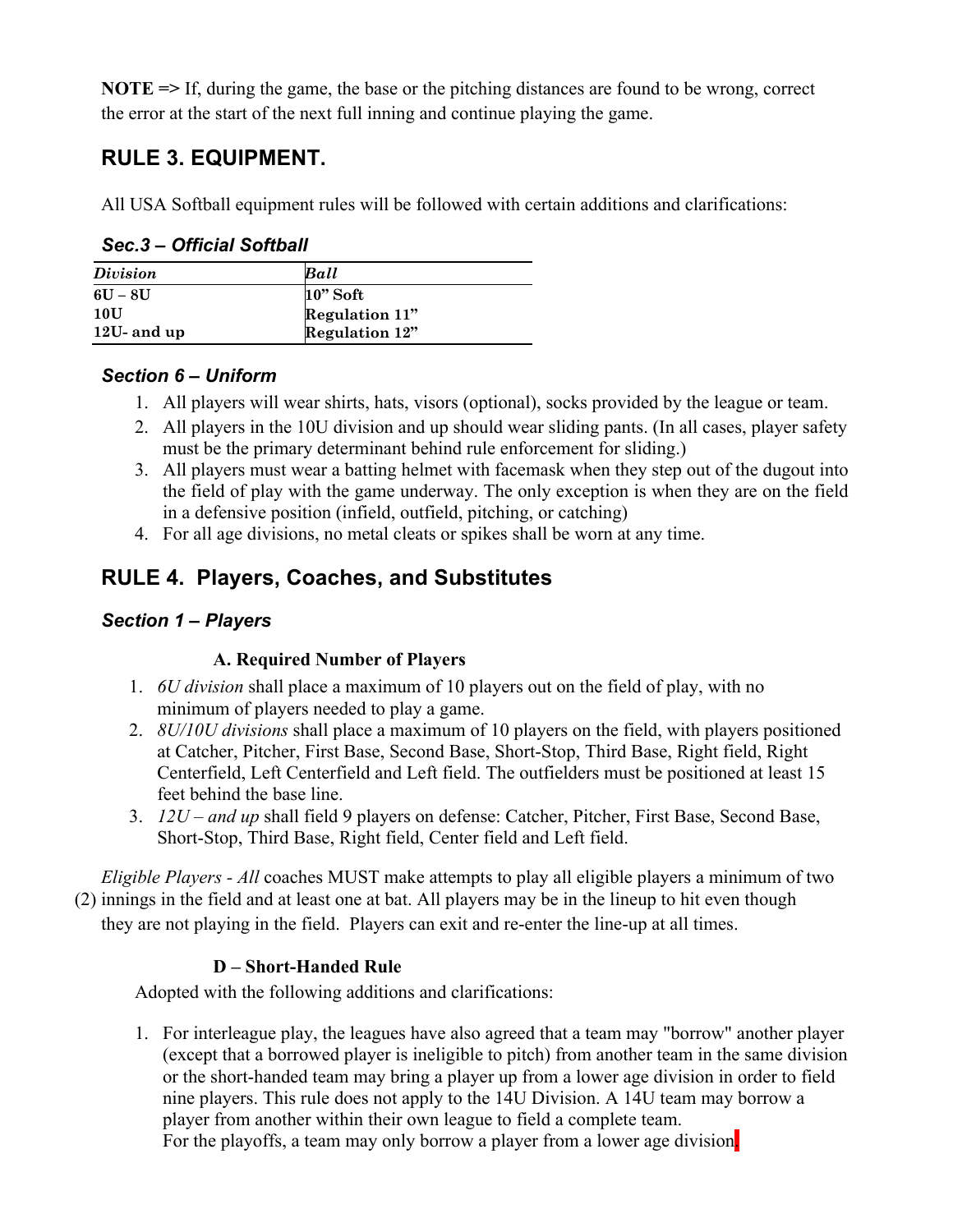In the spirit of fair play coaches of short-handed teams should notify the opposing coaches that they require borrowed players and the skill of their borrowed players at some point in time before the start of the game in which the borrow players will play.

### *Section 8 –Coach*

#### **A – Responsible for team on the field**

1. Field Manager (10U and up): The Team Head Coach will be the field manager at beginning of game, to represent team in discussions with umpires, request time, and direct the defense unless Team Manager advises plate umpire otherwise.

# **RULE 5. THE GAME**

### *Section 3 – Regulation Game*

### **A - Number of innings**

Maximum number of innings per division as follows:

| Division       | $\#$ innings |
|----------------|--------------|
| 6U-10U         | 5 innings    |
| 12U            | 6 innings    |
| $12/14$ hybrid | innings      |
| $14U$ - up     | innings      |

## *Section 9 – Run-Ahead Rule*

#### **A. Run Ahead**

- 1. Fast Pitch (8U-and up): Game is ended if one team leads by 10 or more runs after 5 innings (4-1/2 innings if the home team is ahead).
- 2. Run Limit Rule: The number of runs that can be scored by each team in an inning will be limited. This rule option will be applied for 8U Division and above as a limit of 4 runs for the first three innings only. (Refer to Rule 1 – Innings - for definition of when a half-inning ends in subsequent innings)

## *Section 10 - Time Limit Rule*

- 1. 6U One Hour Game. No full inning shall start after 45 minutes as all teams must bat an equal amount of times.
- 2. 8U 10U No new inning to start after 1:30 (one hour and thirty minutes) has elapsed. One hour and forty-five minutes maximum game time drop dead.
- 3. 12U and up: Two hour fifteen minutes maximum drop dead**.** No new inning shall start after 1:45 (one hour forty-five minutes) has elapsed.
- 4. Drop Dead rules do not apply to playoffs or championship play, in which case the final inning shall be played to completion. However, the "no new inning" rule shall remain in effect.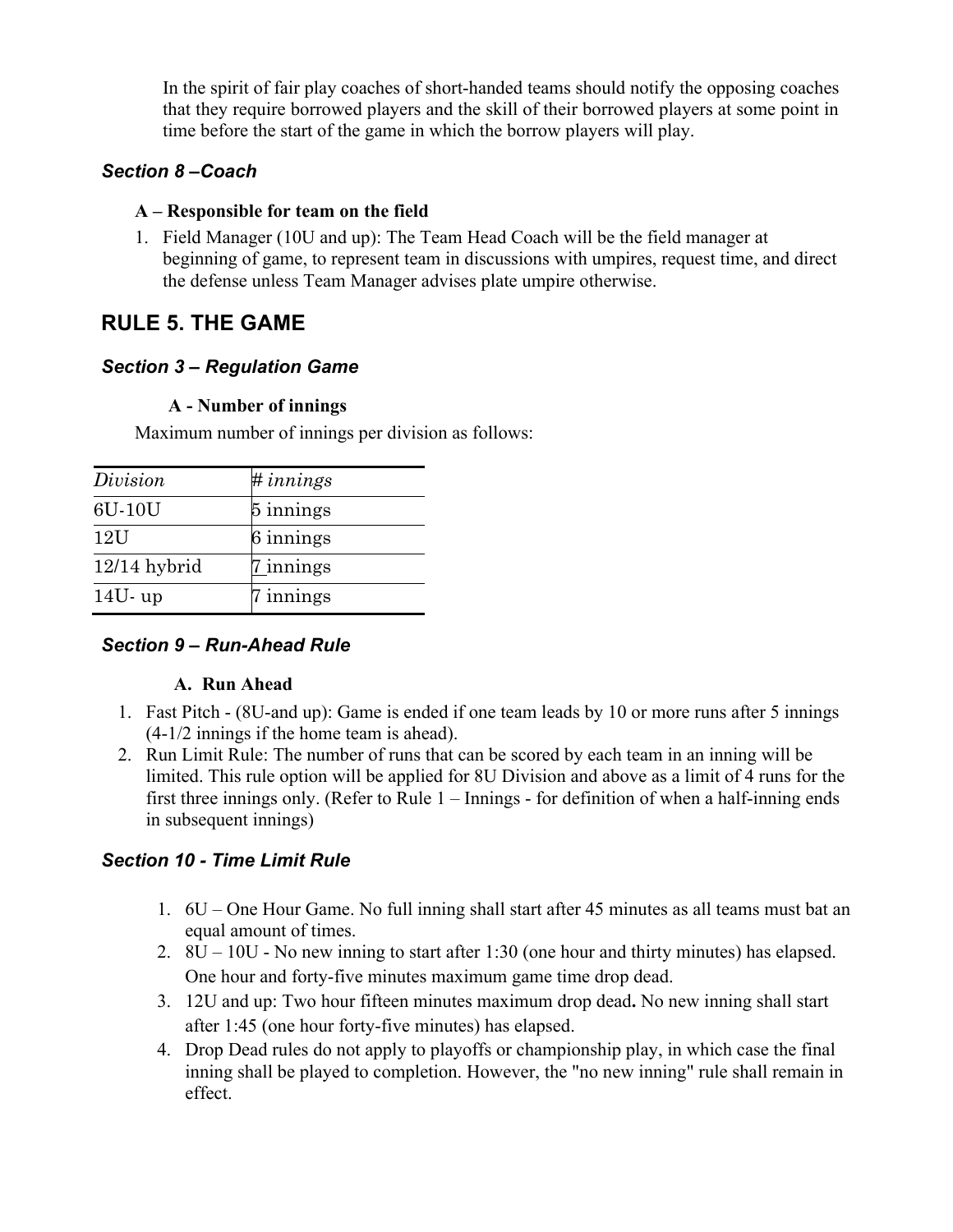# **RULE 6. PITCHING RULES**

#### **Interleague/Intraleague (8U)**

All interleague games will make use of player/pitch, coach/pitch rules for the entire season.

### *Additional rules*

Following rules are added to Rule 6 of the ASA Rules:

### **Adult Pitchers (6U – 8U):**

In order to move the game along, an adult member from the batting team may pitch to a batter when:

- 1. The adult pitcher will deliver the ball to the batter from the pitching plate at the proper distance for their division (currently 32ft for 8U and a "safe" distance for 6U)
- 2. The player pitcher will stand even with the pitching plate to the right or left of the adult pitcher.
- 3. The player pitcher may not move until the ball has been released from the adult pitcher to the batter.
- 4. The adult pitcher will remain within the pitching circle and avoid interfering with the defense until all play has completed (umpire calls time).

#### **6U Pitching Rules**

1. The adult pitcher may pitch a maximum of four (4) pitches to deliver to the batter before a Tee is used. The batter takes as many swings from the tee until the ball is put into play. There are no walks or strikeouts

### **8U Pitching Rules**

- 1. There are no walks, and strikes are counted
- 2. If the count to the batter reaches four balls, as judged by the umpire, an adult pitcher will enter the game.
- 3. The strike count on the batter by the player pitcher will remain, and the ball count will revert to no balls.
- 4. After entering the game, the adult pitcher has a total of three (3) pitches or until the batter
	- i. Reaches base safely
	- ii. Strikes out
- 5. If the batter is hit by a ball pitched by a player, then it is ruled a hit-by-pitch and the batter is awarded first base. If the batter is hit by an adult pitcher; the pitch will be considered a ball. Also coaches may agree to amend this rule so the batter can continue to bat.

NOTE: If the batter fouls the 3<sup>rd</sup> and/or subsequent pitch(s) from the adult pitcher, the batter will continue to bat.

*6.* Coach pitching technique is not subject to an "illegal pitch" call by the umpire or opposing coach, as long as the intent of the pitching style is underhand and intended to allow the batter to hit the ball. *The coach must start the pitching motion with at least one foot on the pitching rubber.*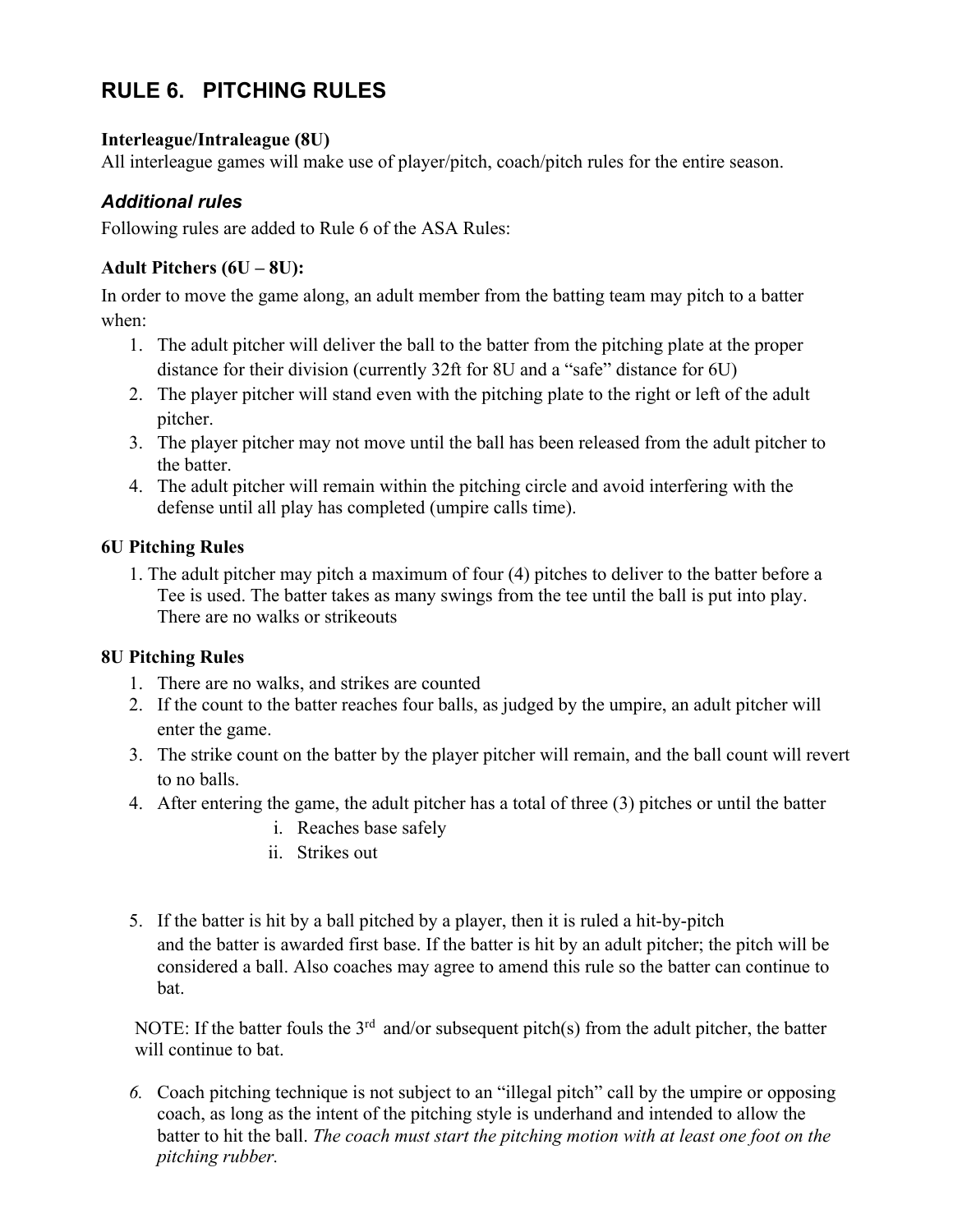7. 8U Coach Pitchers MUST hustle "IN" and "OUT" of the circle. They should not "walk" to the Circle. They should keep up with the count and be prepared to hustle to the circle when the player pitcher has reached Ball Four.

### **Hitting Three Batters**

A pitcher who hits three batters in one inning will be immediately removed from pitching during that inning.

- 1. The player may be moved to defense, and come back in to pitch in a subsequent inning.
- 2. If the player returns to the game and again hits a batter (their fourth batter) then the player pitcher will no longer be eligible to pitch during that game.

## **Pitching Eligibility (All age groups)**

Pitching eligibility will be recorded by innings per game.

- 1. One pitcher will be allowed to pitch all BUT two innings per game.
- 2. One pitcher may not pitch more than two (2) of the first four (4) innings( 8U- A girl can only pitch 1 of the  $1<sup>st</sup> 2$  innings)
- 3. (4 run rule innings and 9 batter innings count as one inning).
- 4. One pitch constitutes an inning pitched.

#### **NOTE: In seasons where there are several age-pure 12U teams, hybrid 12U/14U teams, and one age-pure 14U team all playing in the same division. The 14U rules will only apply to the games involving the age-pure 14U team.**

## **Out of the Defense Pitching Rule**

1. (8U-and up): All players are eligible to pitch, even girls who previously pitched in the game and were removed from the defense.

## **Charged Conferences**

- 1. There shall be one charged conference between a coach and each pitcher in an inning
- 2. After the second charged conference during an inning, the pitcher must be replaced for the remainder of that inning.

# **RULE 7. BATTING.**

**Batting Lineup**: It is encouraged in all divisions that *all teams will bat through their player roster*. Players do not have to be in the defensive line-up in order to hold a spot in the batting order (i.e. a substitute player presently on the bench may bat in initial player order). All players must retain the same spot in the batting order no matter if they are presently in the line-up, a substitute, or reentered for defensive purposes. If a player exits the field and is no longer in the line-up, when that players turn in the batting order is up, their spot is skipped in the order. If the skipped player returns to the field and re-enters the game, they must re-enter in the same spot in the order they were originally placed.

## *Section 4 – 8U Division Only - A strike is called by the Umpire*

- A. (Fast Pitch Only) For each legally pitched ball entering the strike zone.
	- EFFECT: (8U) The ball is dead (No stealing See Rule 8 Batter Runner)
- C. (Fast Pitch Only) For each legally pitched ball swung on and missed by the batter. EFFECT: (8U) The ball is dead (No stealing See Rule 8 – Batter Runner)
- D. (Fast Pitch Only) For each foul tip. EFFECT: (8U) The ball is dead (No stealing See Rule 8 – Batter Runner)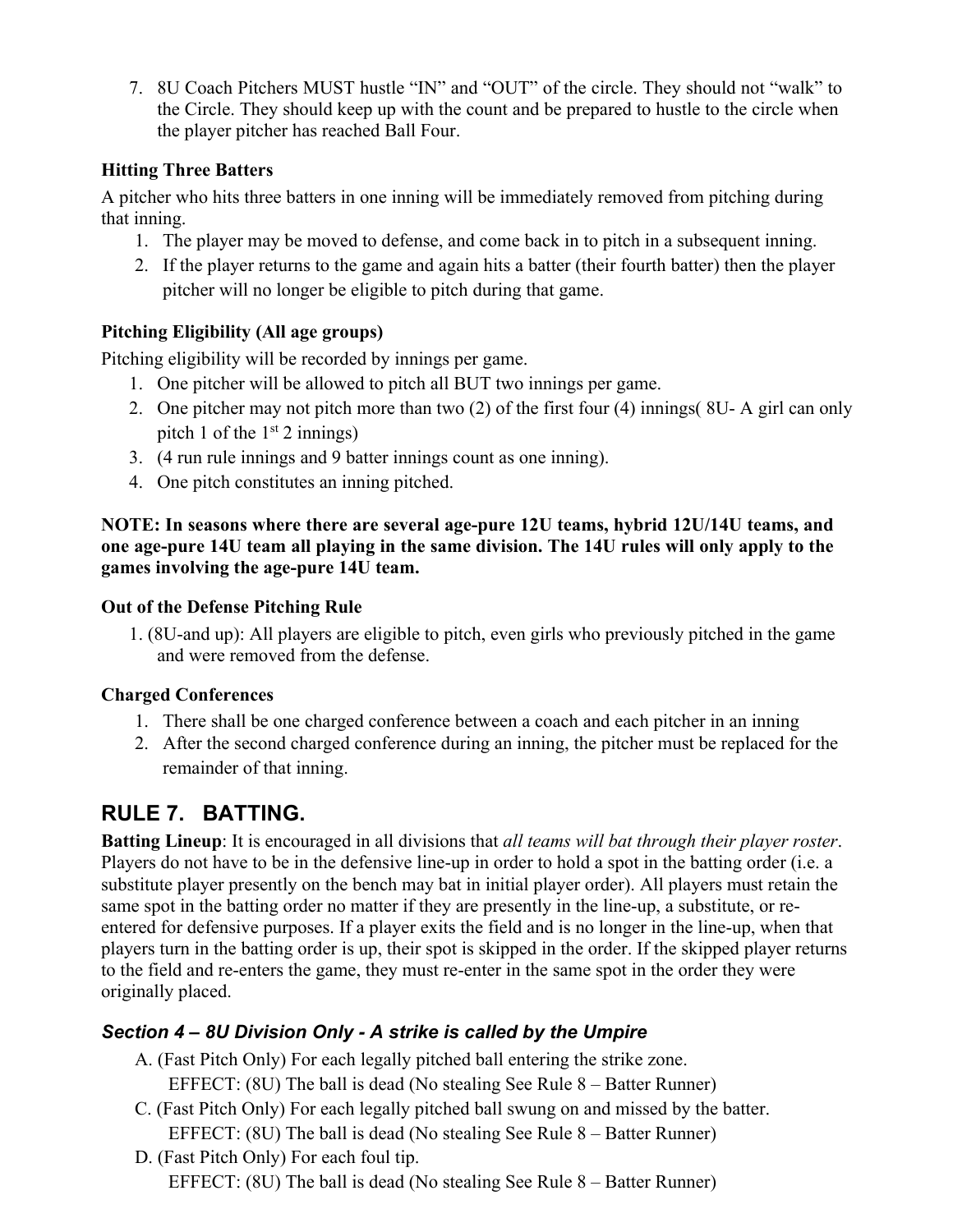**NOTE =>** Strikes are not called in any 6U division game.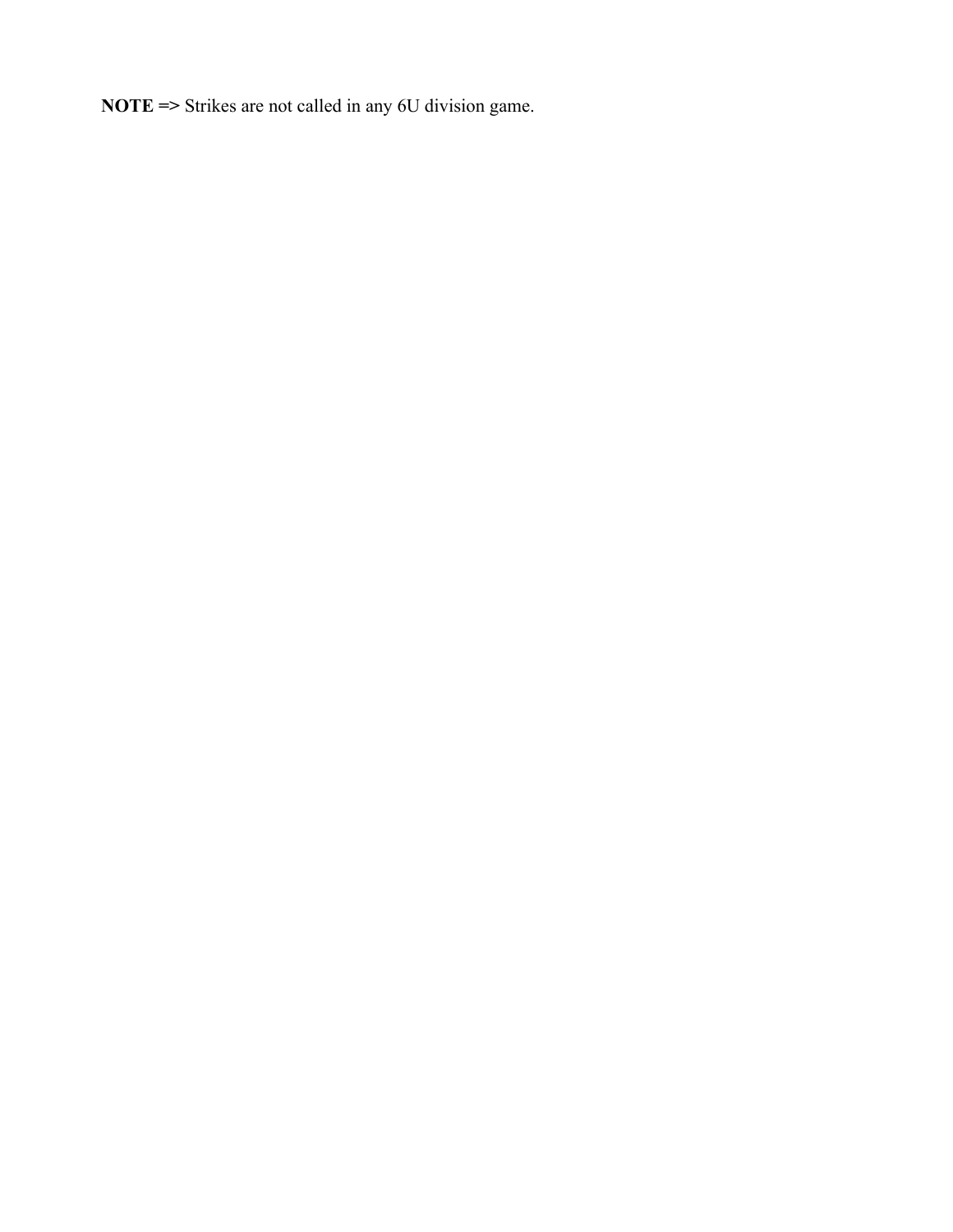#### *Section 5 – 8U Division Only - A ball is called by the Umpire*

A. (Fast Pitch Only) For each pitched ball outside the strike zone. EFFECT: (8U) The ball is dead (No stealing See Rule 8 – Batter Runner)

**NOTE =>** Balls are not called in any 6U division game.

## **RULE 8. BATTER/RUNNER AND RUNNER.**

#### **Section 1 – The Batter becomes a Batter-Runner**

B. When the catcher fails to catch the third strike before the ball touches the ground… EXCEPTION: This rule will NOT be applied in 8U and below (8U, 6U)

#### **Section 2 – Runners are entitled to advance with liability to be put out**

A. Amended: **10U -** When the pitched ball crosses home plate.

EXCEPTION: See H below. 6U - 8U - Runners may only advance when the ball is put in play by the batter.

#### H. (**10U**)

USA Softball tournament rules pertaining to stealing/runner advancement *will not be*  adopted for the 10U Division. This to encourage the development of defensive plays without jeopardy on allowing the opposing team to score, as follows:

1. No advancing/stealing from third base. In no case may a runner advance from third or steal home unless a result of a force play (i.e. bases loaded walk or batter hit by pitch, a batted ground ball necessitating runners advance), a tag-up after a fly ball is caught, or as a result of a "live ball" continuing play after a hit ball whereby a runner attempts to score before the play is ruled dead.

For purposes of interpretation of this rule, a ball will be considered "dead" when a catcher is returning a pitched ball back to the pitcher. The runner on third cannot advance from third base on an errant return throw from the catcher back to the pitcher after a pitch or the occurrence of a drop third strike.

A catcher or pitcher can make an attempt to catch a runner off any base without penalty of runner advancing from third and scoring. (e.g. A runner can be tagged OUT if caught off a base by a defensive player, but a runner on third cannot score, on an errant throw or defensive misplay in an attempt to catch a runner off any base)

- 2. Runners can advance one base on overthrows made by any fielders during a play except during an attempted steal, pickoff play, or drop third strike throw to first. Defensive player can throw without penalty to try and record an out.
- 3. Drop third strike is in effect. If catcher drops the third strike, called or offered at, the runner can attempt to advance to first base. If first base is occupied for any reason at time of pitch of 3rd strike, batter is called out.

**Sliding** – For safety reasons, head first sliding in Divisions 10U and up *will be allowed* except at home plate.

#### **Section 3 – No team shall advance a batter past first base on a bases on balls (NO**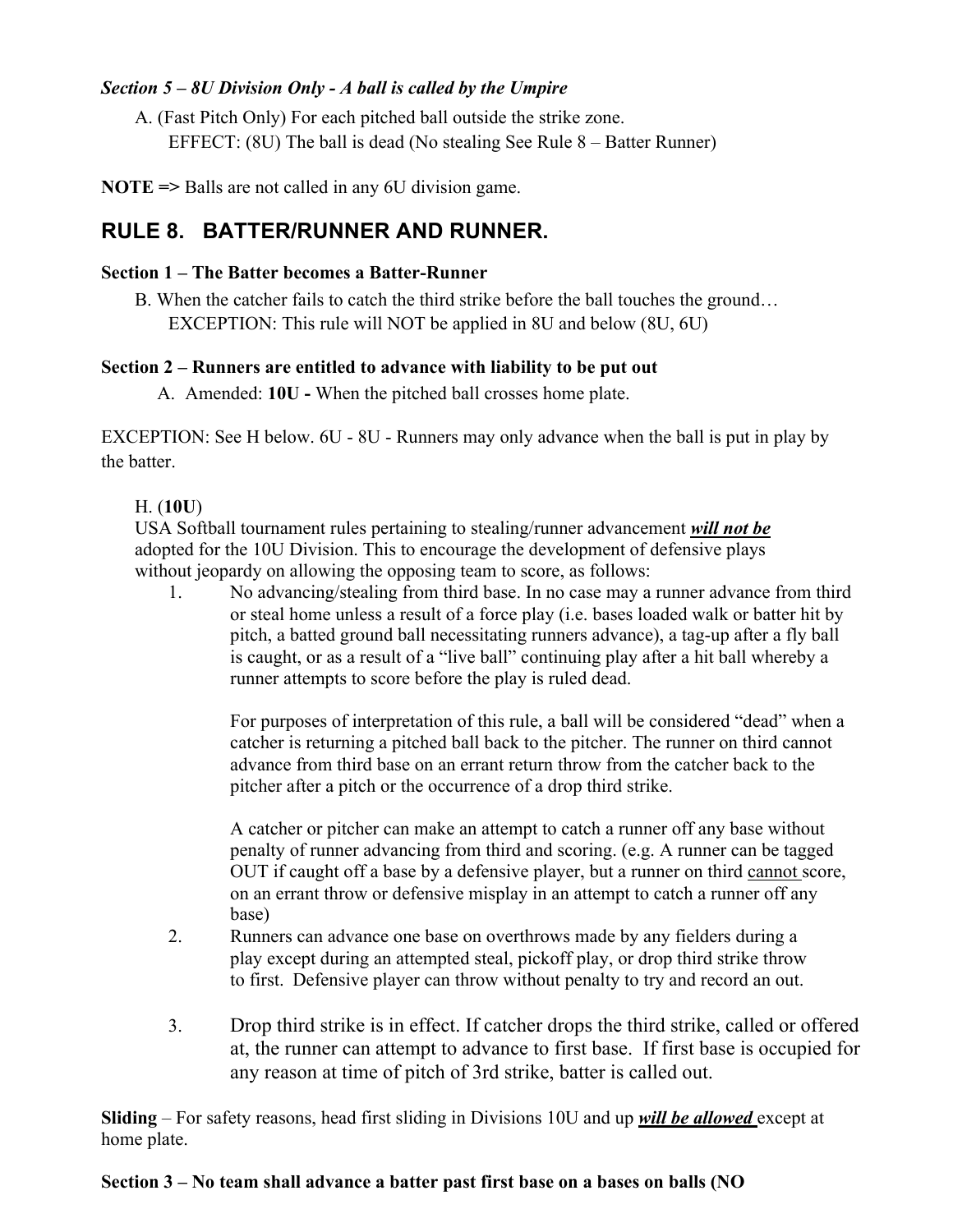**Continuation Rule); however, nothing in this rule shall prohibit runners (at any base) from advancing on wild pitches, passed balls, or overthrows from the catcher.**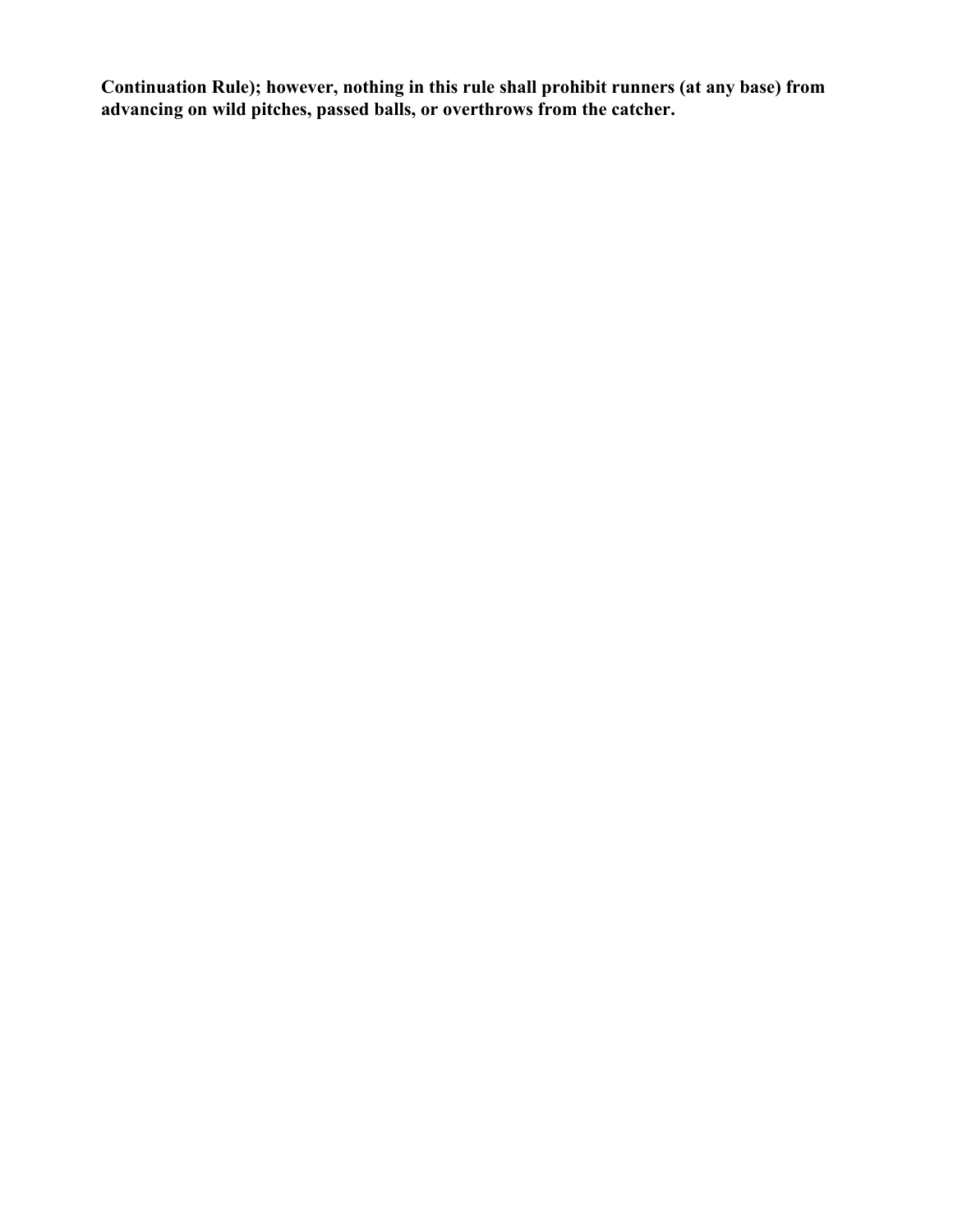# **RULE 11 – Scoring**

1. 6U games are not scored

# **RULE 12 – 10U stealing change**

In 10U ONLY, there will be no stealing or advancement of any kind on wild pitches/passed balls by a team after that team is anead by five runs or more. If the team that is befind by five runs reduces the deficit to four runs or more then the team that is ahead can resume stealing or advancing on wild a team after that team is ahead by five runs or more. If the team that is behind by five runs reduces pitches/passed balls.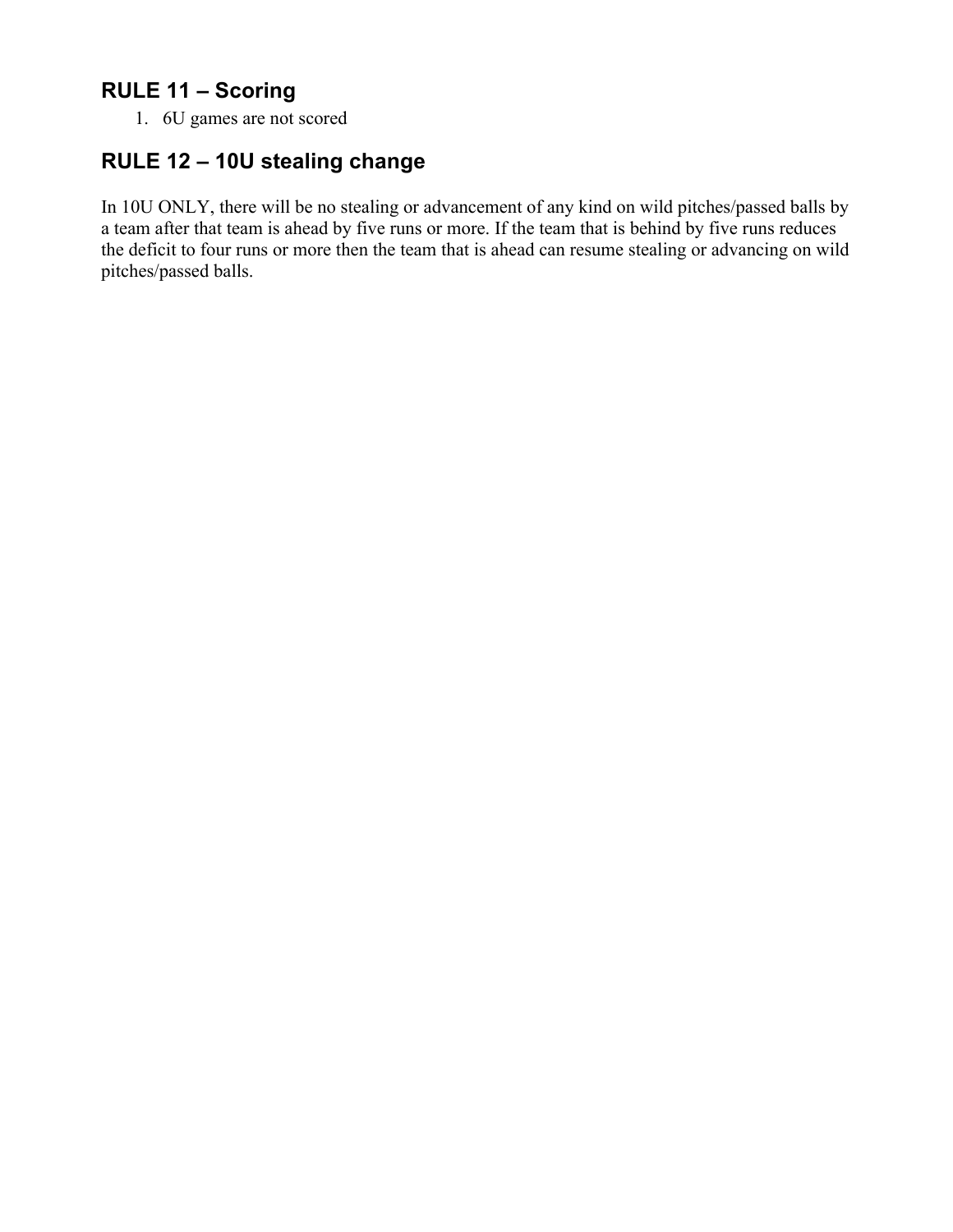# **8U Game Amendments for 2020**

1. All innings are girl pitch

a. After 4 balls, coach takes over pitching, the strike count carries over and the ball count reverts to zero. The coach gets up to 3 tosses. If the player does not put the ball in play after 3 pitches, the player will be called out. The at bat cannot end on a foul or tip, so additional pitches may be required. No walks are allowed other than hit by girl pitch.

b. Coach remains on field for entire half inning. When not pitching, coach backs up pitcher for catcher over throws thereby speeding up the game. No coaching is permitted from behind the mound.

c. Girl pitchers can only pitch 1 of the first two innings and two of the first four innings. 1 pitch constitutes an inning.

2. 9 batter rule is in place during innings 3-5

Clarification and examples:

1. Coach must have foot on rubber during coach pitch – player pitcher will line up even with rubber to the right or left of coach pitching on the pitching circle. Coaches can mutually agree to adjust this rule except during the playoffs. Example: coach moves to the front of the pitching circle.

2. Hit batters – are awarded first base automatically. Coaches can mutually agree to adjust this rule except during the playoffs. Example: If player is hurt, scared, or crying they are awarded first base otherwise they continue to hit.

3. Overthrows from infielders to any base, other than  $1<sup>st</sup>$  base – runners can advance at own risk. All Runners are limited to 1 base maximum. On overthrows to  $1<sup>st</sup>$ , only runners already occupying a base will be allowed to advance extra base. Batter must stop at  $1<sup>st</sup>$  on overthrow to  $1<sup>st</sup>$  base. Example: 2nd base overthrow to 1st base  $\ldots$  runner on 1<sup>st</sup> base can continue to try and advance to  $3<sup>rd</sup>$  base. 1st baseman can attempt to throw runner out at 3rd with no chance of the runner moving to on to home plate an overthrow. A runner on first base at the beginning of the play cannot advance past 3rd. Batter cannot advance past 1<sup>st</sup> base on infield play.

4. Intent rule – If a player makes the intent to return the ball to the infield the play is dead at that time. However, runners are at risk, and if the outfielder makes a clean play to force a runner out, or a clean tag is made, the runner will be called out. Umpire will decide where the runner was in relation to the next base. If half way or more the runner will be awarded the next base. Example: ball hit over outfielders head … once outfielder get the ball and make an attempt to throw the ball the play is dead. If outfielder retrieves the ball and starts to runs the ball to the infield the runner can continue to advance to bases at own risk.

5. Dead ball Rule in the infield. When an attempt to throw the ball back to the pitcher in the pitching circle, or when the play is clearly over and ruled as such by the umpire.

6. Final Batter/3rd out rule: If the final batter makes an out that is less than the 3rd out base runner are allowed to advance. This only applies during the first 2 innings. Example: Final batter comes to the plate ... 1 out and bases loaded. Ball is put into play to second baseman and the batter is thrown out at first. Now there are two outs but that was the last batter. The runner on third that ran home does count because there was only 1 out. If the out at first was the third or greater – the run crossing home wouldn't have counted.

7. Outfields must start each play with their feet on the grass. If playing on turf, outfielders need to be 20 feet behind the base path and bases.

- 8. Teams should make an attempt to limit the number of coaches on the field during live play.
- a. On Offense, coaches can pitch and coach first and third base.